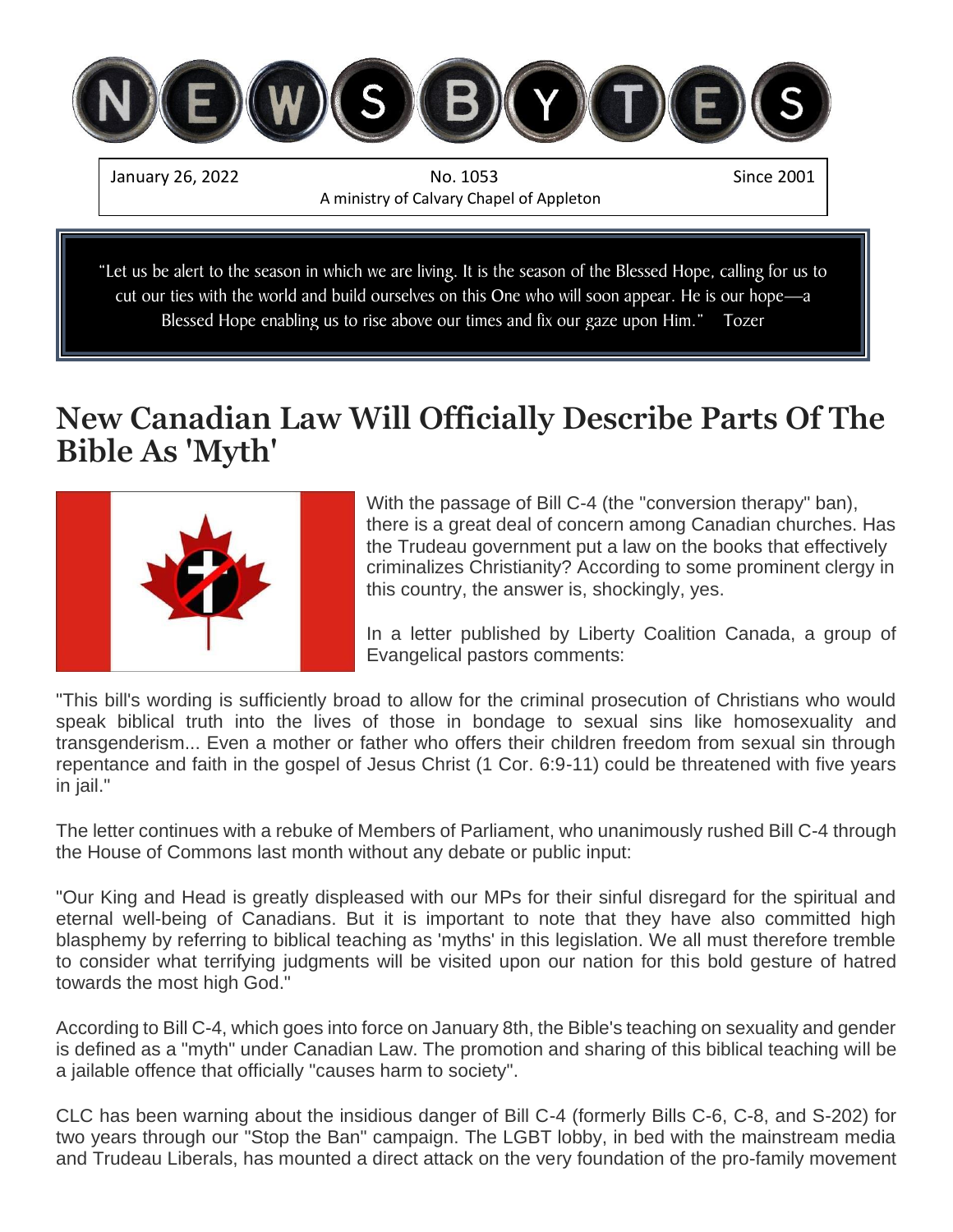- the Word of God, which gives us God's plan for marriage and family. This attack not only puts faithful clergy and counsellors at risk of fines and imprisonment, it puts good parents in jeopardy as well.

#### **Stop the Ban - Stop Bill C-4**

Rev. Dr. Aaron Rock, pastor of Harvest Bible Church in Windsor, Ontario, notes: "In Canada, the teachings of both basic biology and the Bible are now 'myths', according to the preamble to Bill C-4 (conversion therapy bill)... This isn't about protecting people from harm, it's about the state playing the role of God. And, not a single MP objected to it, including several that claim to be Christian."

# Sowing Lawlessness… to Reap A Police State?

By**[Hal Lindsey](https://harbingersdaily.com/author/hallindsey/)**



On his third day in office, Manhattan's new District Attorney, Alvin Bragg, instructed his staff to stop the prosecutions of many serious crimes. They will no longer prosecute people for resisting arrest, prostitution, theft of services, or most instances of trespassing. Where he can, the new District Attorney is downgrading crimes like armed robbery from felonies to mere misdemeanors. That means

people using a gun to commit robbery will, in some cases, be back on the streets without ever seeing the inside of a jail cell.

These changes, he said, will "make us safer."

Imagine a James Bond-style master villain with practically unlimited resources. Let's say this villain wants a global police state. That's a tall order. Our villain will have to move strategically. So, he starts with the world's most influential nation — the United States.

How would one go about turning a free nation into a police state? When you think about it, the answer is obvious. Inundate that nation with the seeds of lawlessness, then water those seeds. Encourage the weeds of crime while removing good and fruitful plants. Get rid of things like order and justice. Open the prisons. Make arrests meaningless. Reward evil and penalize good. Carefully nurture a garden of evil.

This, in turn, will make life so miserable for ordinary citizens that they will not only tolerate more government reach into their lives, they will demand it! The villain's goal is to make them want peace and safety at all costs. That's where Manhattan, Los Angeles, and other major jurisdictions across the United States are headed.

This country has chosen to embrace and even celebrate all kinds of sin and debauchery. Unless the US turns from this wickedness, it will fall. And that fall will devastate democracies everywhere. On our way down, the villain (in this case, Satan himself) plans to use American dysfunction to bring ever-increasing chaos to the whole planet.

The Bible describes these two seemingly contradictory things both coming true in the last days — lawlessness and a police state. In Matthew, chapters 24 and 25, Jesus gives a discourse on the time leading up to His return. In Matthew 24:12, He said, "Lawlessness will abound." [NKJV]

Revelation 13 describes global government control so complete that people will be required to worship its leader. It describes a control mechanism so strict that people will not be able to buy or sell without government approval in the form of the mark of the beast. The technology enabling that level of economic control has only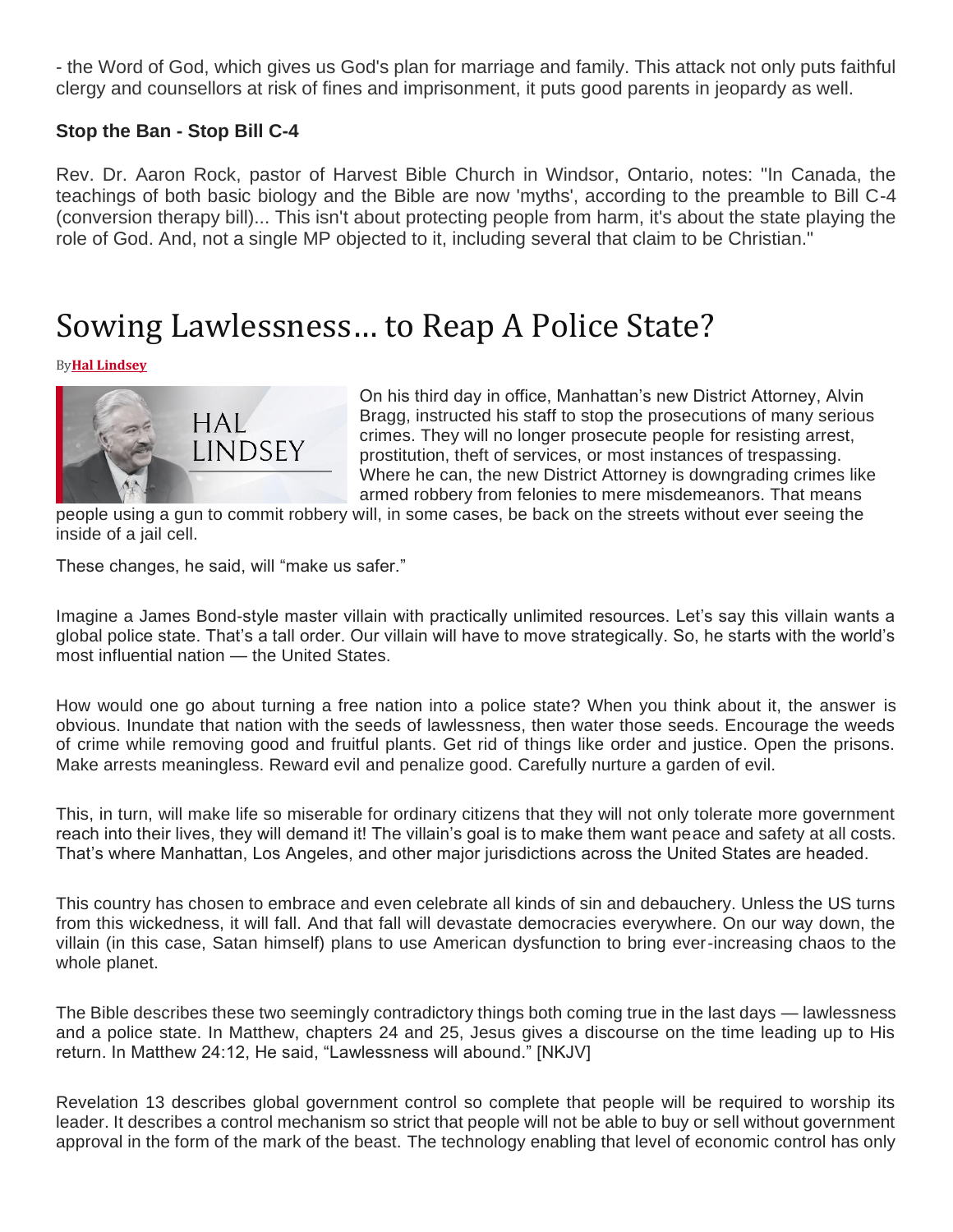recently been developed and is just now coming into use. To enforce such draconian rules will take a surveillance state backed by a police state.

How could people ever put up with such changes? Fear. And a big part of that fear will be the fear of lawlessness. People are beginning to hear the chaos of the streets pounding on the doors of their homes. More and more are afraid to go out. They fear every random sound in the night. As this gets worse, they will demand police protection at any cost, including the cost of their freedoms. In the long run, defunding police and failure to prosecute criminals will mean an increase in both police power and in government control.

## **The Russia-China Axis of Authoritarianism: Part I**

Testing Western Resolve in Ukraine and Taiwan

### **by [Soeren Kern](https://www.gatestoneinstitute.org/author/Soeren+Kern) January 21, 2022**

As Russia continues its troop build-up along the border with Ukraine, China has markedly increased its military activity near Taiwan. The twin geopolitical flashpoints, separated by 8,000 kilometers (5,000 miles), are raising concerns that Russia and China could coordinate or conduct concurrent military offensives that the United States and its allies may find difficult to stop.

A failure to deter Russia and China — deterrence, especially military pre-positioning near the area under threat, is the least costly way to avoid war — would deal a potentially crushing blow to the post-World War II liberal international order. That system, whose principles and norms — including adherence to the rule of law, respect for human rights and the promotion of liberal democracy, as well as preserving the sanctity of territorial sovereignty and existing boundaries — has regulated the conduct of international relations for nearly 80 years.

Analysts warn that the crisis in Ukraine, which China presumably is closely watching, may represent a turning point in world politics. An invasion of Ukraine would open the door for Russia to extend its military tentacles to countries in the Baltics and Eastern Europe. It could also embolden China to invade Taiwan, which would allow Beijing to set its sights on economic powerhouses Japan and South Korea, as well as on other regional allies of the United States.

Observers worry that Russia and China — so-called revisionist authoritarian powers seeking to establish a post-Western global order that extols autocracy over democracy — may leverage control over Ukraine and Taiwan to carve out exclusive spheres of influence in their respective parts of the globe.

If they succeed in dividing the world into zones of exclusive control, Russia and China would effectively collapse the Western global order and restore the unstable international system of great power rivalry that existed before — and ended with — the two world wars of the twentieth century.

Analysts are divided over the question of whether Russia and China ultimately will use military force to achieve their territorial ambitions, but nearly all agree that if they do, it will be because Moscow and Beijing feel emboldened by their perception that the West — led by the United States and Europe — is weaker and more divided than at any other point in recent memory.

#### Russia and Ukraine

A massive build-up of Russian troops along the Ukrainian border has been fueling speculation of an imminent invasion. In recent months, Russia has deployed at least 100,000 troops on Ukraine's eastern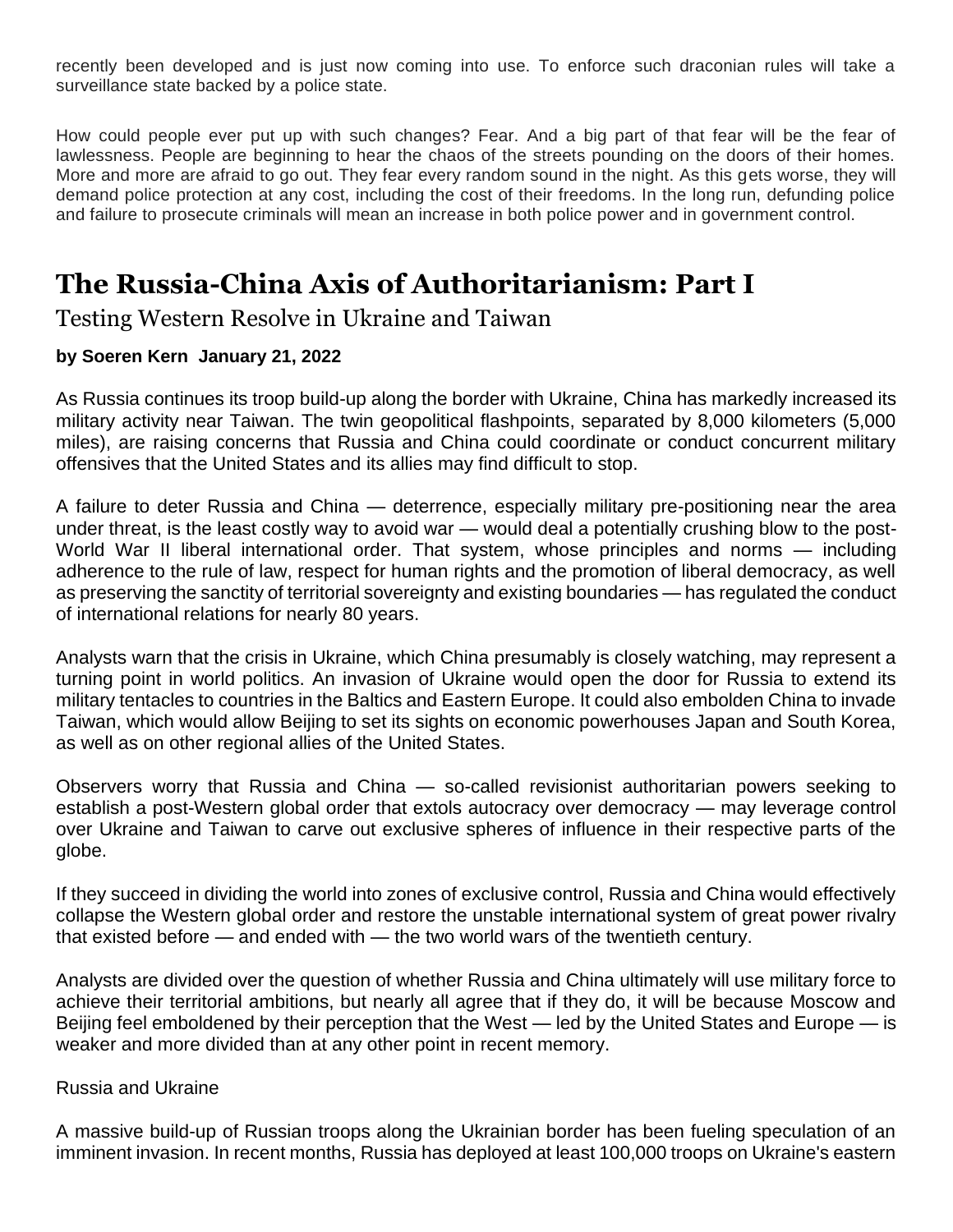border, [according](https://www.wsj.com/articles/russias-military-buildup-near-ukraine-is-an-open-secret-11641292202) to satellite images. An American intelligence document obtained by the *Washington Post* [assessed](https://www.washingtonpost.com/national-security/russia-ukraine-invasion/2021/12/03/98a3760e-546b-11ec-8769-2f4ecdf7a2ad_story.html) that Russia is planning a multi-front offensive involving nearly 200,000 troops. The unclassified document, which included satellite photos, showed Russian forces amassing in four locations near Ukraine. Ukrainian Defense Minister Oleksii Reznikov has [warned](https://www.reuters.com/world/europe/large-scale-russian-offensive-possible-january-ukraine-says-2021-12-03/) that Russia will be ready to invade in late January 2022.

Analysts are divided on what is motivating Putin. Some believe that he is using the Ukraine issue to deflect from domestic problems, including runaway [inflation](https://www.themoscowtimes.com/2021/12/17/russia-sharply-hikes-rates-in-desperate-battle-with-inflation-a75852) and a divisive push for Covid vaccine passports. Others say that Putin is [fixated](http://en.kremlin.ru/events/president/news/66181) on restoring Russian control over Ukraine and other former members of the former Soviet Union.

In July 2021, Putin penned a 7,000-word essay — "On the Historical Unity of Russians and Ukrainians" — in which he [outlined](http://en.kremlin.ru/events/president/news/66181) the basis for his claims against Ukraine. He openly questioned the legitimacy of Ukraine's borders and argued that modern-day Ukraine occupies "the lands of historical Russia." He concluded: "I am confident that true sovereignty of Ukraine is possible only in partnership with Russia."

Putin's essay was variously [characterized](https://www.atlanticcouncil.org/blogs/ukrainealert/putins-new-ukraine-essay-reflects-imperial-ambitions/) as ["a final ultimatum,](https://twitter.com/BBCSteveR/status/1415213223779913733)" ["a masterclass in disinformation,](https://www.project-syndicate.org/commentary/putin-denial-of-ukrainian-independence-could-lead-to-war-by-anders-aslund-2021-07)" and "one step [short of a declaration of war.](https://www.project-syndicate.org/commentary/putin-denial-of-ukrainian-independence-could-lead-to-war-by-anders-aslund-2021-07)"

British Defense Secretary Ben Wallace, in a hard-hitting article, [described](https://www.gov.uk/government/news/an-article-by-the-defence-secretary-on-the-situation-in-ukraine) Putin's arguments as "short on accuracy and long on contradictions." He [added:](https://www.gov.uk/government/news/an-article-by-the-defence-secretary-on-the-situation-in-ukraine)

"President Putin's article completely ignores the wishes of the citizens of Ukraine, while evoking that same type of ethnonationalism which played out across Europe for centuries and still has the potential to awaken the same destructive forces of ancient hatred."

Ukrainian MP Oleksiy Goncharenko [said:](https://www.atlanticcouncil.org/blogs/ukrainealert/putins-new-ukraine-essay-reflects-imperial-ambitions/)

"Putin's article claims to be about history, but in reality it is about the future and not the past. Ukraine holds the key to Putin's dreams of restoring Russia's great power status. He is painfully aware that without Ukraine, this will be impossible.

"Putin's essay does not actually contain anything new. Indeed, we have already heard these same arguments many times before. However, his article does help clarify that the current conflict is not about control over Crimea or eastern Ukraine's Donbas region; it is a war for the whole of Ukraine. Putin makes it perfectly clear that his goal is to keep Ukraine firmly within the Russian sphere of influence and to prevent Ukraine's Euro-Atlantic integration."

Max Seddon, Moscow correspondent for the *Financial Times*, [wrote:](https://www.ft.com/content/f0061a68-82be-415c-bf33-b2f4c6bd2496)

"Analysts say Putin's desire to rid Ukraine of Western influence is underpinned by a conviction that it is an inalienable part of the 'Russian world,' a Moscow-centric sphere of influence rooted in the Soviet Union and the Tsarist empire.

"Putin has described the collapse of the USSR ... as 'the greatest geopolitical catastrophe of the 20th century' and has questioned the grounds on which Ukraine broke off from Russia.

"Following Russia's annexation of Crimea in 2014, Putin likened the Ukrainian peninsula, where Vladimir the Great — the first Christian ruler of Rus, a medieval state ruled from Kyiv — was baptized in 988AD, as 'Russia's Temple Mount' — a notion that has no theological basis but cast Putin as the protector of Russians everywhere."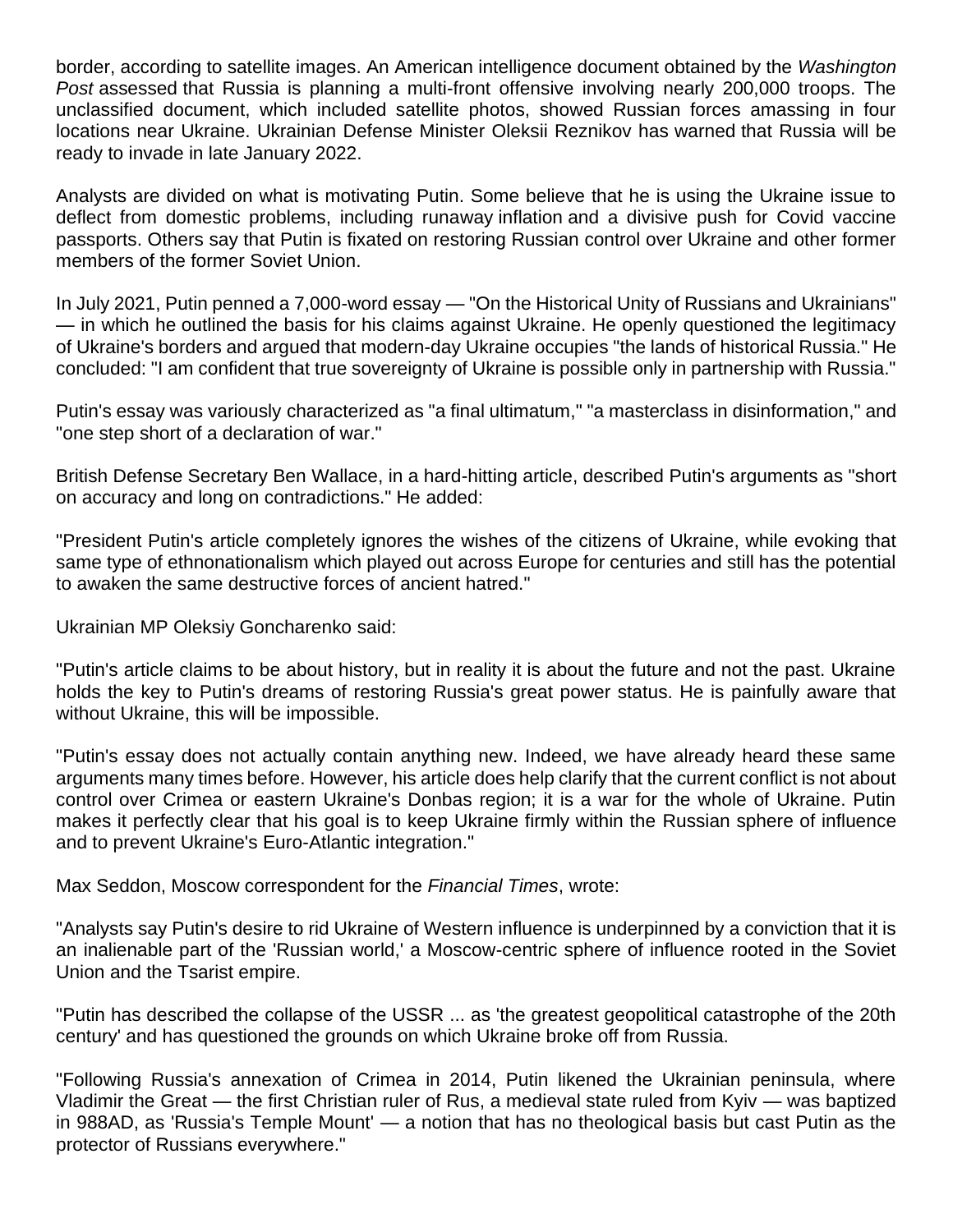Pavlo Klimkin, Ukraine's former foreign minister, [added:](https://www.ft.com/content/f0061a68-82be-415c-bf33-b2f4c6bd2496)

"Putin has a sense of mission on reinstalling a new kind of empire. It's sitting very deep in his mind. Any separate path of Ukraine would be highly damaging to the Russian mythology."

Tinatin Khidasheli, former defense minister of Georgia, [warned:](https://www.atlanticcouncil.org/blogs/ukrainealert/western-weakness-has-emboldened-putin-and-enabled-russian-aggression/)

"Putin's apparent indifference towards Western warnings is understandable. He has been hearing the same empty promises of decisive action, typically accompanied by expressions of grave concern, ever since the Russian invasion of Georgia in 2008....

"Firmly worded Western statements of condemnation did not deter Putin from seizing and annexing Crimea. Nor have they succeeded in facilitating the withdrawal of Russian forces from eastern Ukraine or Moldova....

"We are currently witnessing the logical continuation of this historical process, with Russia's ambitions now extending to all the countries of the former Warsaw Pact.

"Putin's recent list of security demands makes clear that he seeks to reassert Russian domination throughout the post-Soviet space. This will enhance Russia's claims to superpower status while exposing the inability of the Western powers to keep their promises. Crucially, it will also allow Putin to safeguard his own political future....

"None of this was inevitable. Like all bullies, Putin retreats when confronted by genuine strength and advances only when he senses weakness.... In order to cut Putin back down to size, all that is necessary is for Western actions to finally match Western words."

Swedish scholar Anders Åslund [concluded:](https://www.project-syndicate.org/commentary/putin-denial-of-ukrainian-independence-could-lead-to-war-by-anders-aslund-2021-07)

"Make no mistake: by denying Ukraine's right to independence, Putin is setting the stage for war. The West must quickly decide what it is willing to do to prevent it."

China and Taiwan

While Russia has been threatening Ukraine, China has significantly increased its military and diplomatic intimidation of Taiwan, an island that, since 1949, has been governed independently of mainland China.

Taiwan considers itself to be a sovereign state, but China says it is a breakaway province that will be taken by force if necessary. In an October 2021 speech, Chinese President Xi Jinping [vowed](https://www.reuters.com/world/china/chinas-xi-says-reunification-with-taiwan-must-will-be-realised-2021-10-09/) that Taiwan would be "reunified" with China:

"No one should underestimate the Chinese people's staunch determination, firm will, and strong ability to defend national sovereignty and territorial integrity. The historical task of the complete reunification of the motherland must be fulfilled — and will definitely be fulfilled."

In July 2021, in a speech marking the 100th birthday of the ruling Chinese Communist Party, Xi [promised](https://www.reuters.com/world/china/chinas-xi-pledges-reunification-with-taiwan-partys-birthday-2021-07-01/) to "smash" any Taiwanese attempts at formal independence:

"Solving the Taiwan question and realizing the complete reunification of the motherland are the unswerving historical tasks of the Chinese Communist Party and the common aspiration of all Chinese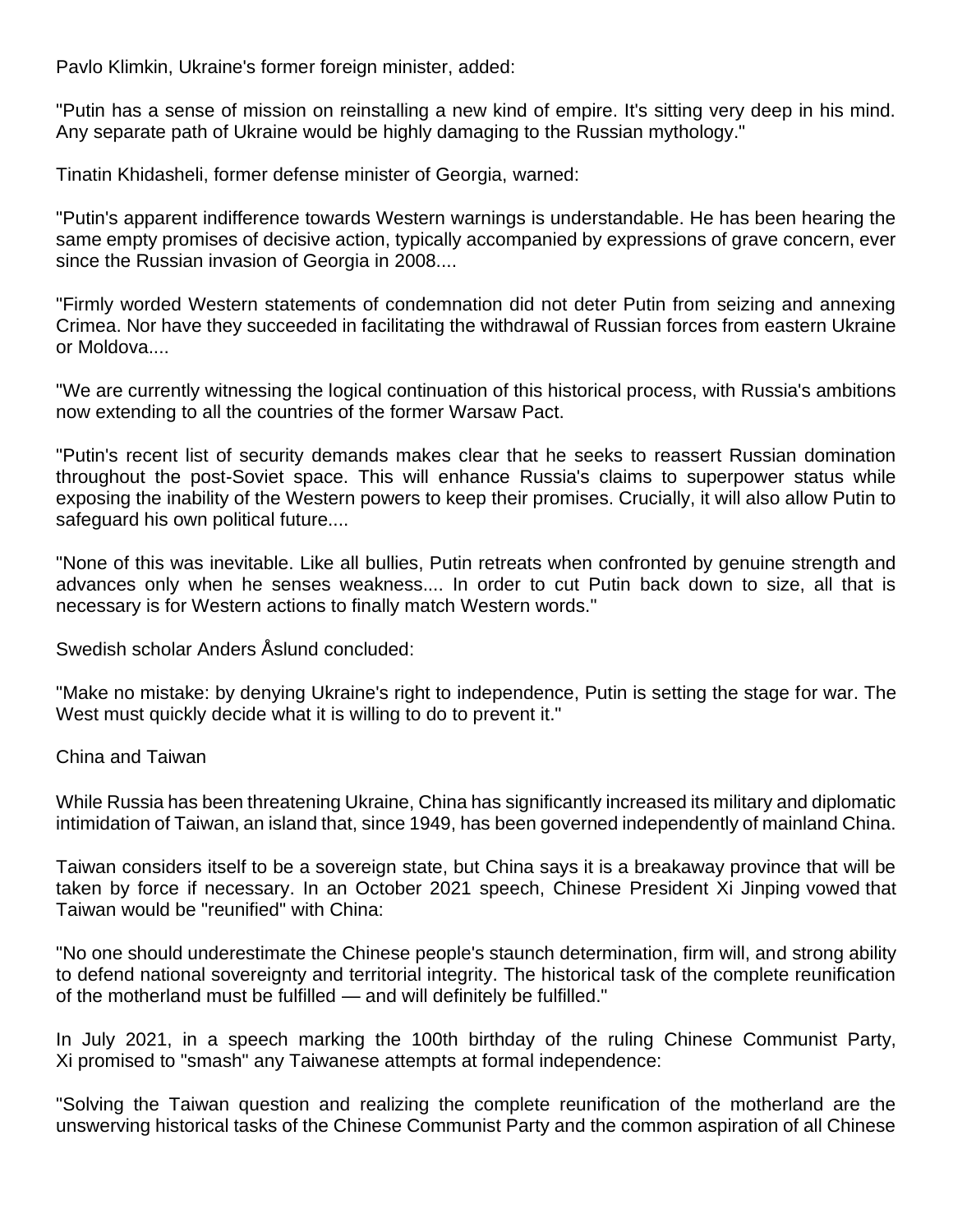people. All sons and daughters of China, including compatriots on both sides of the Taiwan Strait, must work together and move forward in solidarity, resolutely smashing any 'Taiwan independence' plots."

Previously, Xi [said](https://www.bbc.com/news/world-asia-china-46733174) that Taiwan "must and will be" reunited with China. He also [warned](https://www.bbc.com/news/world-asia-china-46733174) that China reserved the right to use force to bring Taiwan to heel.

Beijing has reinforced its hostile rhetoric by sending record numbers of fighter jets and nuclear-capable bombers into Taiwan's air defense identification zone (ADIZ). An ADIZ, which extends 12 nautical miles from a country's coast, [serves](https://www.jstor.org/stable/resrep26130.6?seq=1#metadata_info_tab_contents) as a buffer between international airspace and a country's territorial airspace. An ADIZ allows countries to monitor and respond to aircraft before they actually enter their airspace.

The number of large-scale incursions — so-called [gray-zone warfare,](https://www.reuters.com/investigates/special-report/hongkong-taiwan-military/) which entails using irregular tactics to exhaust a foe without actually resorting to open combat — notably increased after U.S. President Joe Biden took office. Thomas J. Shattuck, deputy director of the Asia Program at the USbased Foreign Policy Research Institute, [noted:](https://globaltaiwan.org/2021/10/vol-6-issue-20/?mc_cid=f3c668ee20&mc_eid=39b0511b94#ThomasShattuck10202021)

"After President Joseph Biden took office, the incursions became more provocative in nature, and the use of fighter jets and nuclear-capable bombers increased significantly throughout 2021. During Biden's first days in office, the PLA conducted two consecutive days of exercises in Taiwan's southwestern ADIZ, which simulated an attack against the nearby USS Theodore Roosevelt carrier strike group. This two-day exercise, which included 28 aircraft, marked the highest number of aircraft to enter Taiwan's ADIZ since September 2020. During Biden's first month in office, fighter jets and nuclear-capable bombers were used in ten incursions — a significant bump in usage from 2020."

Analysts are divided over the question of whether China will invade Taiwan. Some argue China does not yet possess the naval and logistics capability successfully to launch an all-out invasion across the choppy waters of the Taiwan Strait, which create a natural moat. Others note that an invasion would be a highly risky gambit; a failure would damage the prestige of the Chinese Communist Party and possibly lead to its downfall.

In an extensive *Reuters* report — ["The Battle for Taiwan"](https://www.reuters.com/investigates/special-report/taiwan-china-wargames) — analysts David Lague and Maryanne Murray interviewed two dozen military planners from China, Taiwan, the United States, Japan and Australia on their views of how China may try to seize Taiwan, and how the United States might stop it.

"Chinese control of Taiwan would dramatically reinforce the Communist Party's prestige at home and eliminate the island as a viable model of a democratic alternative to authoritarian Party rule. It would also give China a foothold in the so-called first island chain, the line which runs through the string of islands from the Japanese archipelago to Taiwan, the Philippines and Borneo, which enclose China's coastal seas.

"For Beijing, success would translate into a commanding strategic position in Asia, undermining the security of Japan and South Korea, and allowing China to project power into the Western Pacific. But Beijing also has an incentive to be cautious: If America and its allies intervened against a takeover attempt, they could inflict heavy losses on an untested Chinese military that has not fired a shot in anger for decades. Defeat could weaken the Party's hold on power....

"For the American alliance, a Chinese takeover of Taiwan would be a devastating blow. At a stroke, the United States would lose its status as the pre-eminent power in Asia, according to most U.S. and regional military experts. If America were unwilling or unable to defend Taiwan, its network of allies in the Asia-Pacific — including Tokyo, Seoul and Canberra — would overnight be far more vulnerable to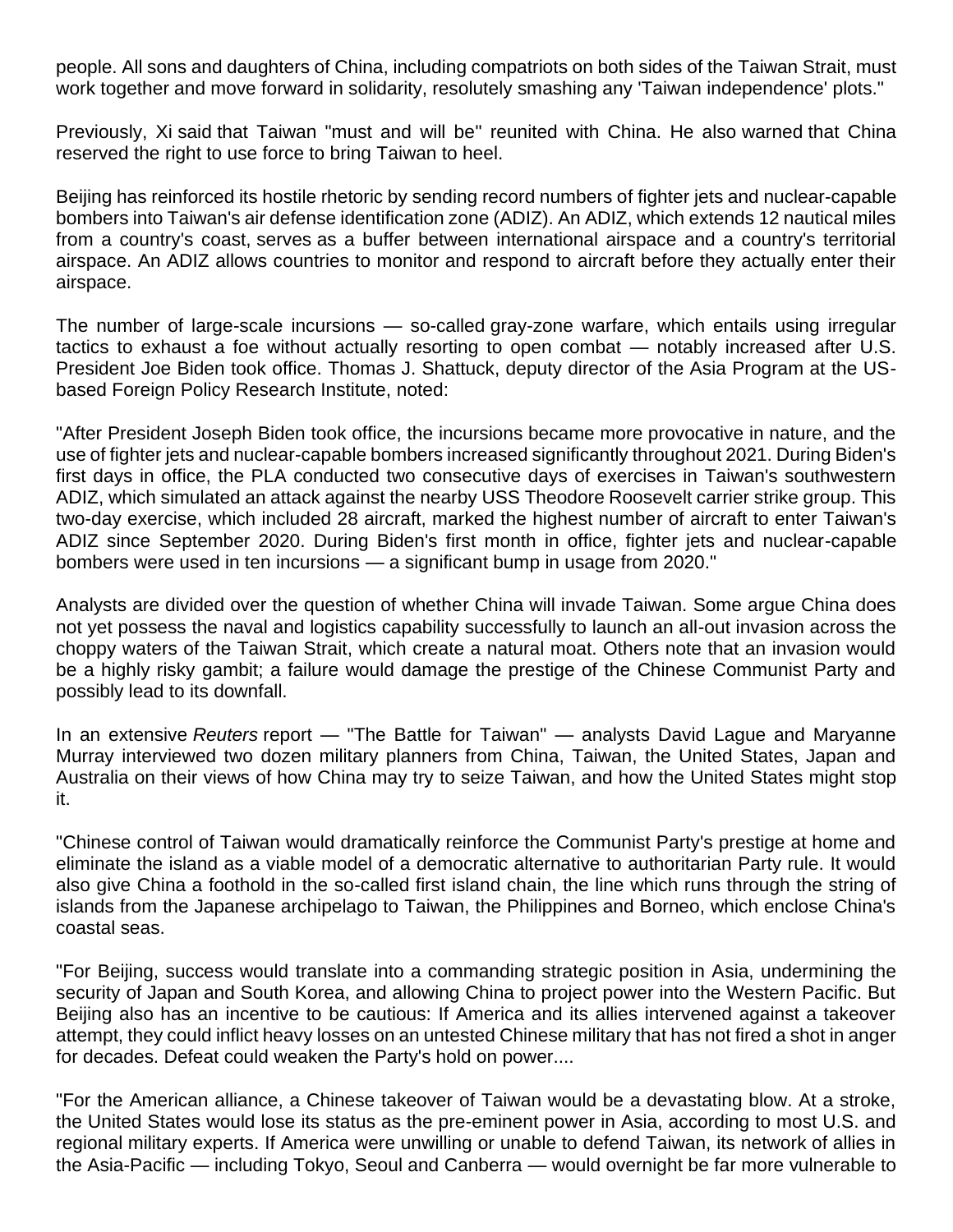military and economic coercion from China. Some might switch allegiance to Beijing, analysts say. Some might seek nuclear weapons to boost their own security."

Russia and China

Many observers agree that China is closely watching the U.S. response to Russia's activities in Ukraine, and that the challenges posed by Russia and China are a test of American credibility.

In an interview with the *New York Times*, retired U.S. Navy Admiral James Stavridis, the former supreme allied commander at NATO, [noted:](https://www.nytimes.com/2021/12/16/us/politics/biden-russia-ukraine.html)

"Vladimir Putin has invaded two democratic neighbors in just over a decade. Letting him do it a third time would set the global system back decades. Appeasement does not work any better now than it worked for Neville Chamberlain in the late 1930s. China will be watching U.S. support to Ukraine, and it will inform their calculus regarding Taiwan."

In a statement, U.S. Representative Mike McCaul of Texas, the ranking Republican on the House Foreign Affairs Committee, [said:](https://gop-foreignaffairs.house.gov/press-release/mccaul-urges-biden-to-stand-with-ukraine-in-upcoming-call-with-putin/)

"I strongly urge President Biden not to make concessions at the expense of our strategic partner Ukraine in response to the Putin regime's provocative military buildup. This would not only fail to deescalate tensions, it would also embolden Vladimir Putin and his fellow autocrats by demonstrating the United States will surrender in the face of saber-rattling. Particularly in the aftermath of the disastrous withdrawal from Afghanistan and the Nord Stream 2 capitulation, U.S. credibility from Kyiv to Taipei cannot withstand another blow of this nature."

On December 15, Putin and Xi, in a video call, [vowed](https://www.theaustralian.com.au/world/the-times/putin-xi-in-axis-against-nato-meddling/news-story/1ffb14e2ad3f8d8ccec877f9838d1553) to defend each other's interests against the United States and its allies. Yuri Ushakov, a foreign policy adviser to Putin, [said](https://www.theaustralian.com.au/world/the-times/putin-xi-in-axis-against-nato-meddling/news-story/1ffb14e2ad3f8d8ccec877f9838d1553) that the Russian president had told his "old friend" Xi about the "mounting threats to Russia's national interests from the US and the NATO bloc, which consistently move their military infrastructure close to the Russian borders." Xi reportedly [replied](https://www.theaustralian.com.au/world/the-times/putin-xi-in-axis-against-nato-meddling/news-story/1ffb14e2ad3f8d8ccec877f9838d1553) that he sympathized with Putin and "especially stated his support."

Ushakov [added](https://www.theaustralian.com.au/world/the-times/putin-xi-in-axis-against-nato-meddling/news-story/1ffb14e2ad3f8d8ccec877f9838d1553) that Xi said China and Russia now had a relationship that was stronger than an alliance. "At present, certain international forces are arbitrarily interfering in the internal affairs of China and Russia under the guise of democracy and human rights, and brutally trampling on international law and the norms of international relations," Xi said, [according](https://www.theaustralian.com.au/world/the-times/putin-xi-in-axis-against-nato-meddling/news-story/1ffb14e2ad3f8d8ccec877f9838d1553) to Chinese state television.

In a report — ["Will Russia Invade Ukraine? Moscow's Threat to European Security"](https://henryjacksonsociety.org/wp-content/uploads/2022/01/Kuzio_Ukraine_final.pdf) — published by the UK-based Henry Jackson Society, Ukraine expert Taras Kuzio [warned:](https://henryjacksonsociety.org/wp-content/uploads/2022/01/Kuzio_Ukraine_final.pdf)

"A weak Western response to a Russian invasion of Ukraine would send the wrong signal to China. After all, 'Putin speaks of Moscow's eternal bond with Kyiv in nearly the same way that Chinese leaders demand reunification with Taiwan.' With Russians and the Chinese viewing Ukraine and Taiwan respectively as part of their homelands, whatever the West does — or does not do — in response to a Russian invasion of Ukraine will be eagerly watched in Beijing. China supports Russia's ultimatums. A 'potential nightmare scenario' in 2022 would be 'Russia invading Ukraine and China launching a military campaign to take back Taiwan.'"

Michael Schuman, a China scholar at the US-based Atlantic Council, in an essay — ["China is Watching](https://www.defenseone.com/ideas/2022/01/china-watching-ukraine-lot-interest/360774/)  [Ukraine With a Lot of Interest"](https://www.defenseone.com/ideas/2022/01/china-watching-ukraine-lot-interest/360774/) — wrote that the Ukraine crisis is a crucial test of American global power,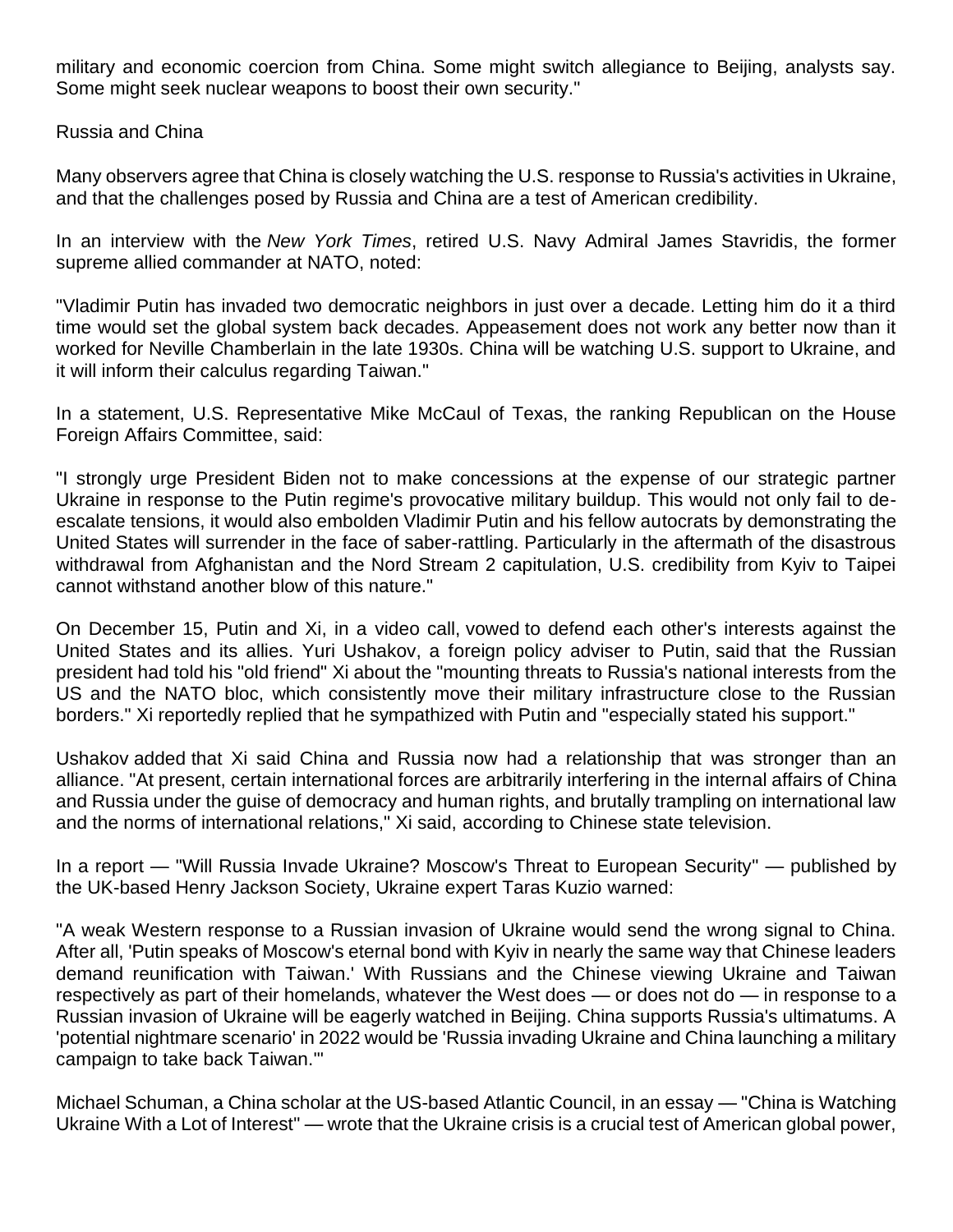and that the United States is facing the "stiffest challenge" to its global primacy since the fall of the Soviet Union:

"How Xi interprets (or worse, misinterprets) the outcome of the Ukraine standoff could influence whether and how China tries to reunify with Taiwan, and thus has implications for the security and stability of East Asia....

"The fate of Ukraine has become intimately entangled in this renewed big-power competition.... At stake is the balance of power between the U.S. and Russia in Eastern Europe. The outcome, though, could reverberate well beyond the region, and well into the future, affecting whether American power will remain strong enough to maintain peace and advance democracy — or whether the world's autocracies will claw back clout that they lost decades ago.

"Leaders such as Putin and Xi may see an opportunity. 'The problem for Biden is that their view is that they should test him at all times, and they are. And he has so far not really passed those tests with any distinction,' Danielle Pletka, a senior fellow at the American Enterprise Institute, told me. 'This is a very important period.'

"Xi may believe that Taiwan is drifting in a direction harmful to China's national interests, just as Ukraine has strayed ever further from Moscow's orbit. Taiwan's independent-minded president, Tsai Ing-wen, has tried to reduce the economy's reliance on China and strengthen ties to the U.S. and other countries.' Washington, too, has sought closer links. Officially, the U.S. still upholds a 'one China" policy and does not formally recognize the Taipei government. But it's not hard to discern why Xi might think otherwise....

"In light of all this, Xi will be scrutinizing the situation in Ukraine for useful intelligence about which tools Biden can and ultimately will employ to pressure Russia to back off, how much he is willing to give up in a potential compromise with Putin, and how effectively the U.S. president works with allies and even his own diplomats. China's leader, in other words, will be looking to measure the level of American resolve....

"Ukraine and Taiwan both show how easily U.S. weakness — or even the mere perception of weakness — could unravel the strained networks and alliances that support the American world order and usher in a new era of global conflict and instability.... The Putins and Xis of the world are probing for those weaknesses, watching the results, and calculating their next move."

Analyst Seth Cropsey, in commentary titled ["The Two-Headed Fight for Ukraine and Taiwan,](https://www.wsj.com/articles/the-two-headed-fight-ukraine-and-taiwan-china-russia-putin-nato-biden-us-fronts-invasion-11641308211)" wrote that Russia and China are working together to upend the existing world order:

"Although separated by geography, Ukraine and Taiwan occupy similar positions in the Russian and Chinese strategic experience and historical imagination. Capturing each is essential to all other strategic objectives. For Russia, taking Ukraine would secure its hold on the Black Sea and open other pressure points against vulnerable NATO members Romania and Bulgaria. For the Chinese Communist Party, seizing Taiwan would allow the country to break out of the First Island Chain and conduct offensive operations against Japan, the Philippines and even U.S. territories in the Central Pacific.

"Historically, post-Soviet Russia's ruling oligarchy has cultivated intense grievances against independent Ukraine. It is a living reminder that Slavic peoples need not live under one flag. Taiwan is proof that Chinese-speaking peoples are fully capable of governing themselves. The modern Communist Party stems from a brutal revolutionary regime that savaged the Chinese people, murdering millions through its messianic ambitions and sheer incompetence. Only by consuming Taiwan can